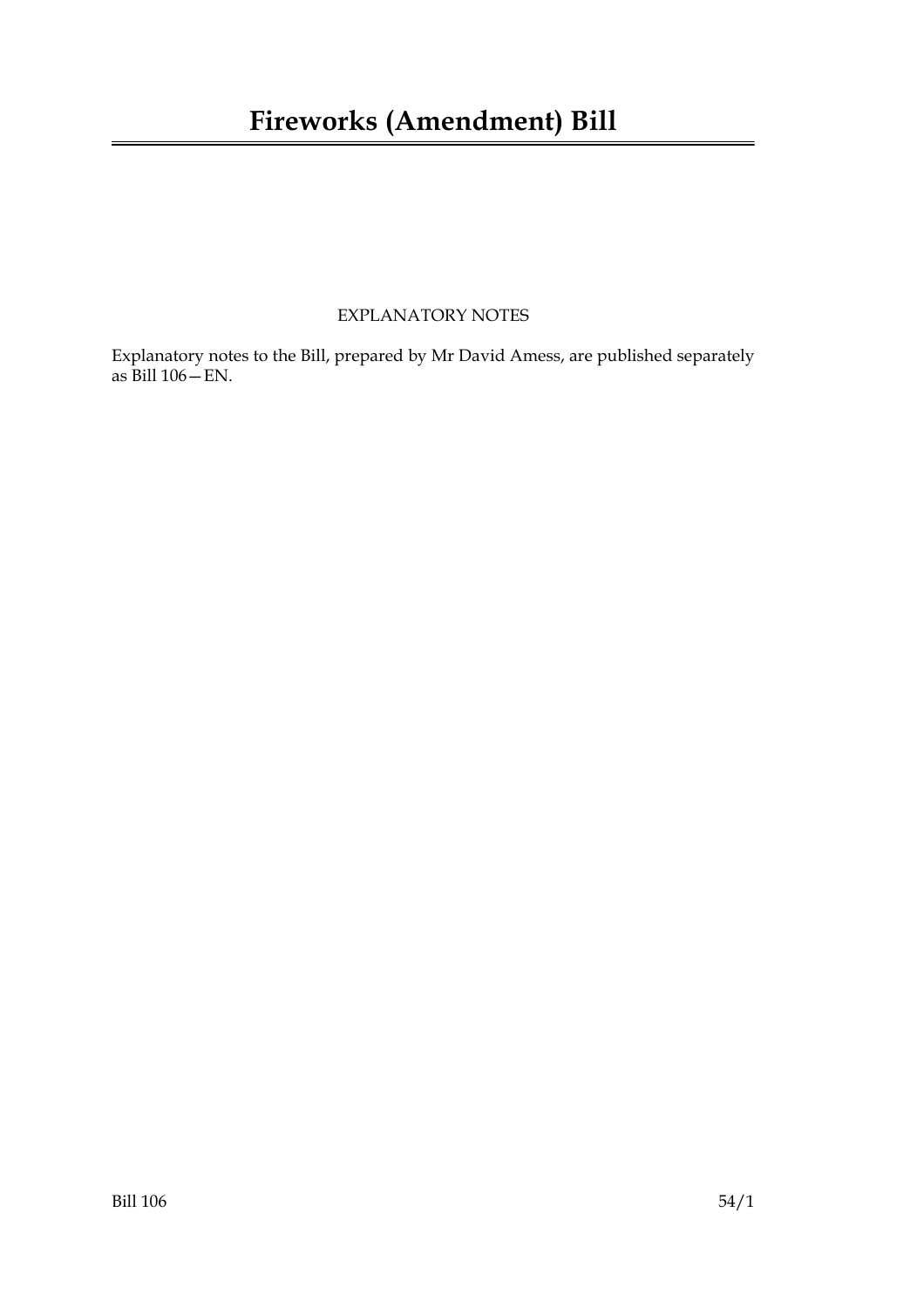## **Fireworks (Amendment) Bill**

#### **CONTENTS**

- 1 Amendment of Fireworks Act 2003
- 2 Consequential amendments
- 3 Short title, commencement and extent

Schedule 1 — New Schedule 1 to the 2003 Act Schedule 2 — Consequential amendments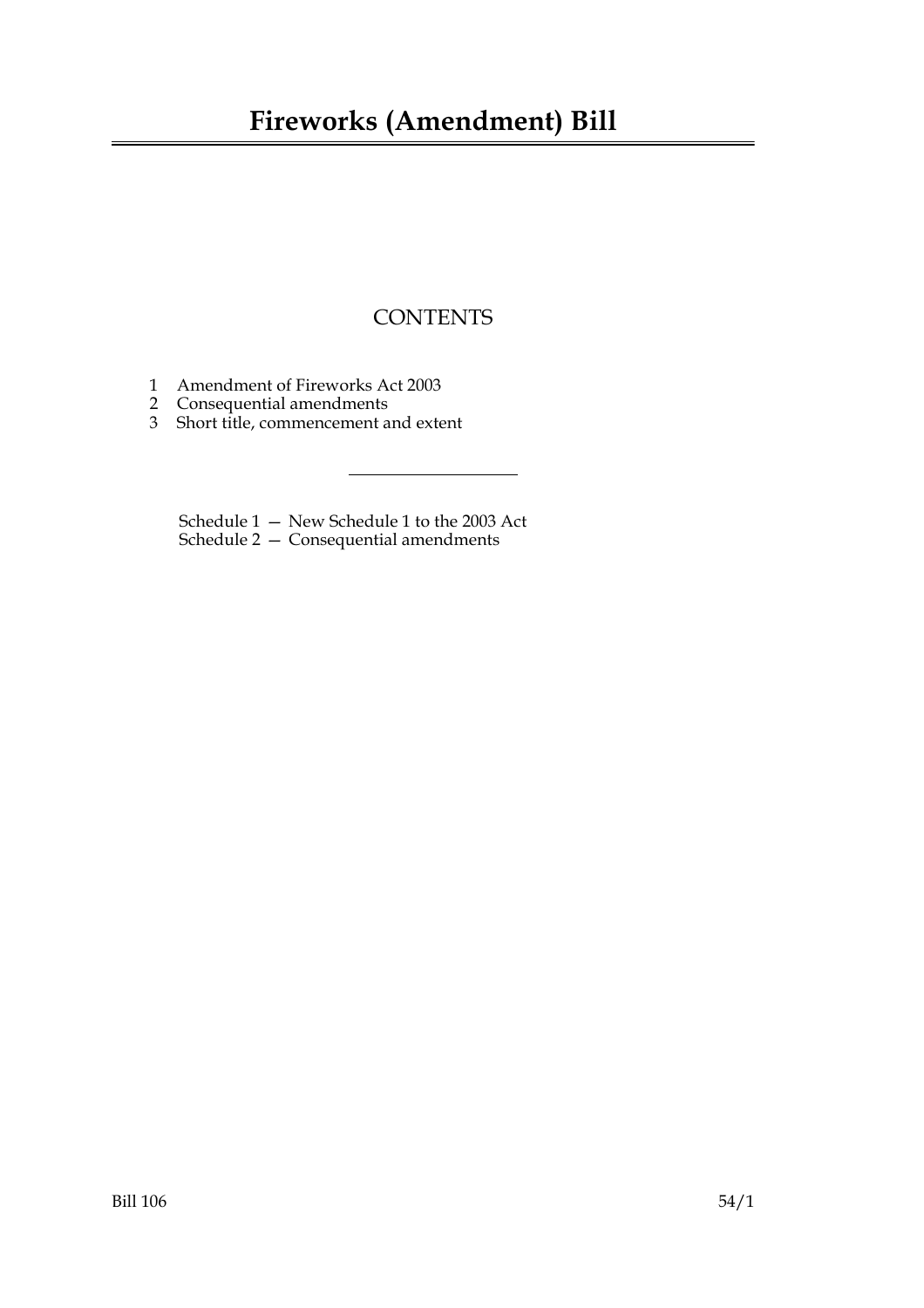# A **BILL**

#### TO

Amend the Fireworks Act 2003; and for connected purposes.

E IT ENACTED by the Queen's most Excellent Majesty, by and with the advice and consent of the Lords Spiritual and Temporal, and Commons, in this present **B** E IT ENACTED by the Queen's most Excellent Majesty, by and with consent of the Lords Spiritual and Temporal, and Commons, Parliament assembled, and by the authority of the same, as follows:  $-$ 

#### **1 Amendment of Fireworks Act 2003**

(1) In the Fireworks Act 2003 (c. 22) ("the 2003 Act"), the following is inserted after section 5—

#### **"5A Prohibitions to include loud category 3 fireworks**

- (1) Where fireworks regulations impose a prohibition for a purpose referable to any of the consequences set out in section 2(2)(a) or (b), the fireworks to which the prohibition relates must include loud fireworks of category 3. *5*
- (2) For the purposes of this Act a "loud firework" is a firework which does not meet the noise requirement set out in subsection (3).
- (3) The noise requirement is that the firework is materially identical to a specimen which, on testing in accordance with the relevant standard, was found to produce a noise, measured in accordance with the relevant standard, not exceeding 97 dBAI.

#### (4) For the purposes of this section—

- (a) Part 3 of the British Standard Specification mentioned in section 1(1)(a) shall have effect subject to the modifications set out in Schedule 1,
- (b) the Secretary of State shall by fireworks regulations specify such modifications to any provisions of a British Standard Specification wholly or partly replacing that Part as he considers necessary to ensure that the replacement provisions have substantially the same effect as that Part as modified by Schedule 1, and
- (c) in this section the "relevant standard" means that Part, or its replacement, with those modifications. *25*

*15*

*20*

*10*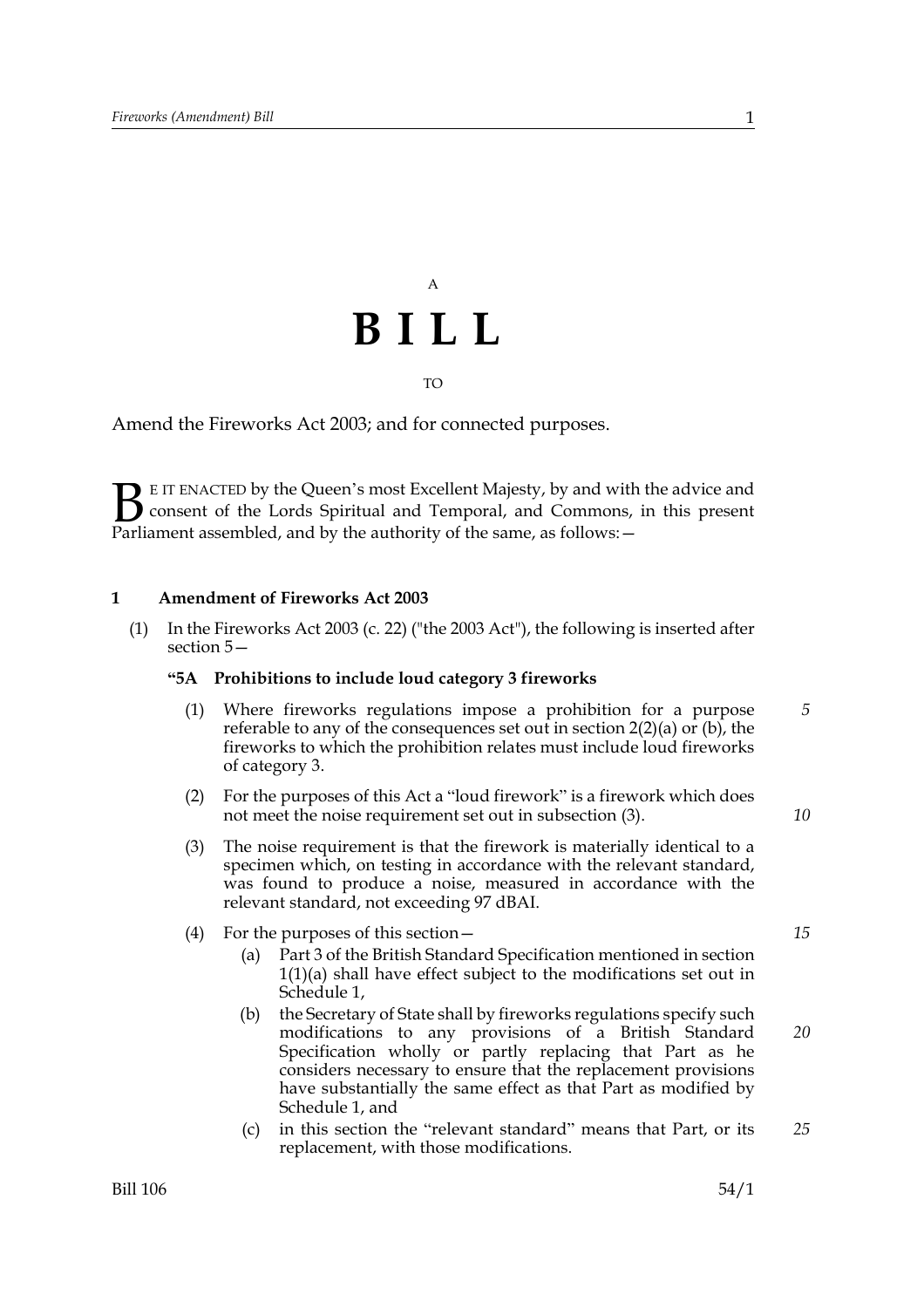- (2) The new Schedule set out in Schedule 1 to this Act is inserted immediately before the Schedule to the 2003 Act and becomes Schedule 1 to that Act.
- (3) The Schedule to the 2003 Act is numbered Schedule 2.

#### **2 Consequential amendments**

Schedule 2 (consequential amendments) has effect.

*5*

#### **3 Short title, commencement and extent**

- (1) This Act may be cited as the Fireworks (Amendment) Act 2006.
- (2) This Act comes into force at the end of the period of three months beginning with the date on which it is passed.
- (3) This Act extends to England and Wales only.

*10*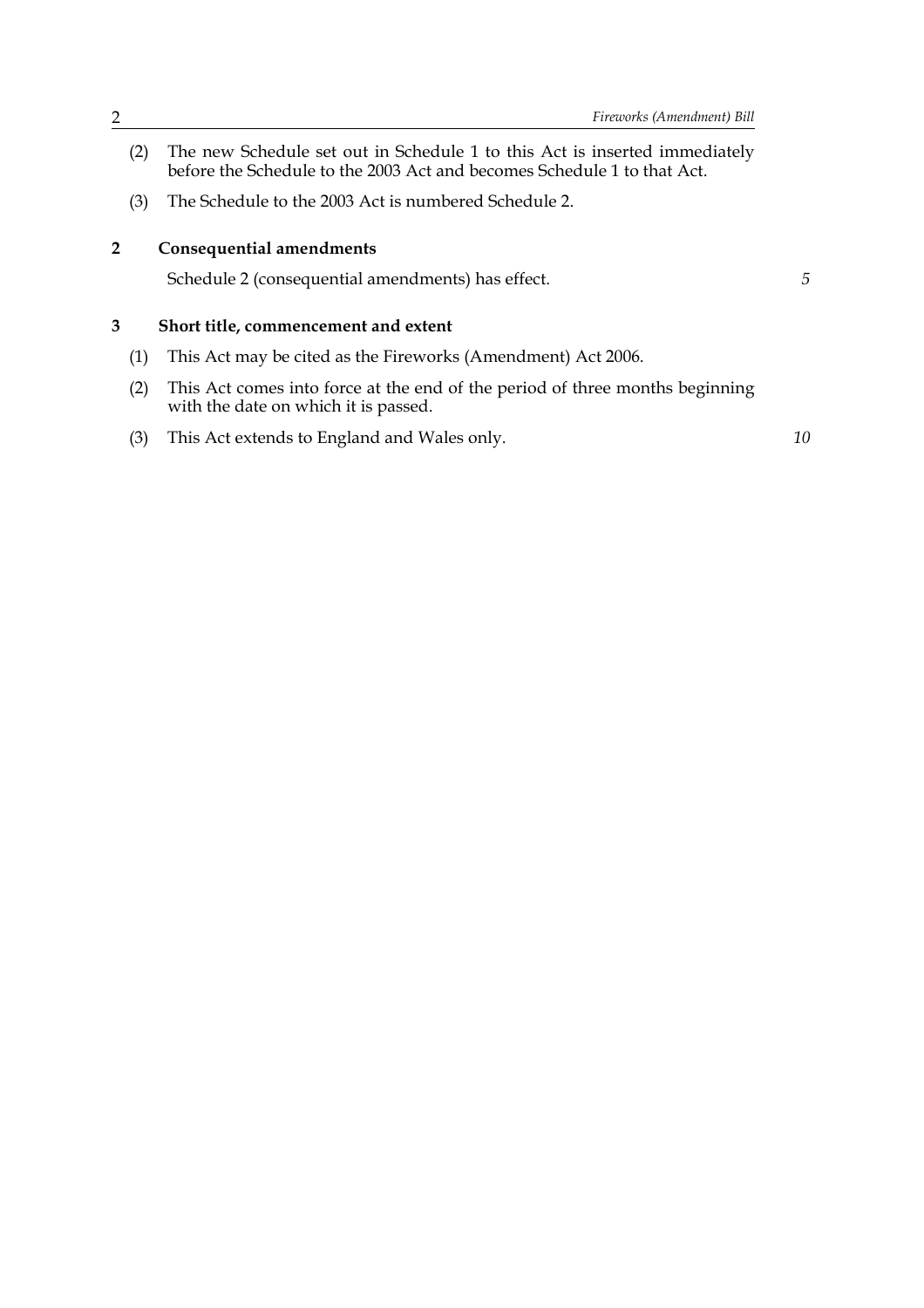#### SCHEDULES

#### SCHEDULE 1 Section 1(2)

NEW SCHEDULE 1 TO THE 2003 ACT

Before the Schedule to the 2003 Act there is inserted—

#### "SCHEDULE 1 Section 5A(4)

MODIFICATIONS TO PART 3 OF BS 7114 FOR THE PURPOSES OF SECTION 5A

1 The following text is added at the end of the "procedure" subsection of each of sections 3 to 27 of Part 3 so far as relating to devices in category 3—

"*Noise testing: category 3 fireworks*

The purpose of this test is to measure the impulsive sound pressure produced by the aural effects of the device.

Place the device at a height of one metre above the ground. Ignite the device.

Measure and record  $L_{\text{Almax}}$  for the duration of the aural effects of the device, using a sound measuring device which conforms to type 1 of BS EN 61672-1:2003 and BS EN 61672-2:2003 with a freefield microphone at a testing point one metre above ground and at a horizontal distance of 15 metres from the device." *15*

- 2 The following text is added at the end of the "test report" subsection of each such section— *20*
	- "( ) the measurements recorded on noise testing.""

#### SCHEDULE 2 Section 2

#### CONSEQUENTIAL AMENDMENTS

*The Fireworks Regulations 2004 (S.I. 2004/1836)*

- (1) The Fireworks Regulations 2004 (S.I. 2004/1836) are amended in their application to England and Wales as follows.
- (2) In regulation 3 (interpretation), insert at the appropriate place—
	- ""loud category 3 firework" means a category 3 firework which is a loud firework (within the meaning given by s. 5A(3) of the 2003 Act);".
- (3) In the heading before regulation 5 (prohibition of possession of category 4 fireworks), after "category 4" insert "and loud category 3".

3

*25*

*30*

*5*

*10*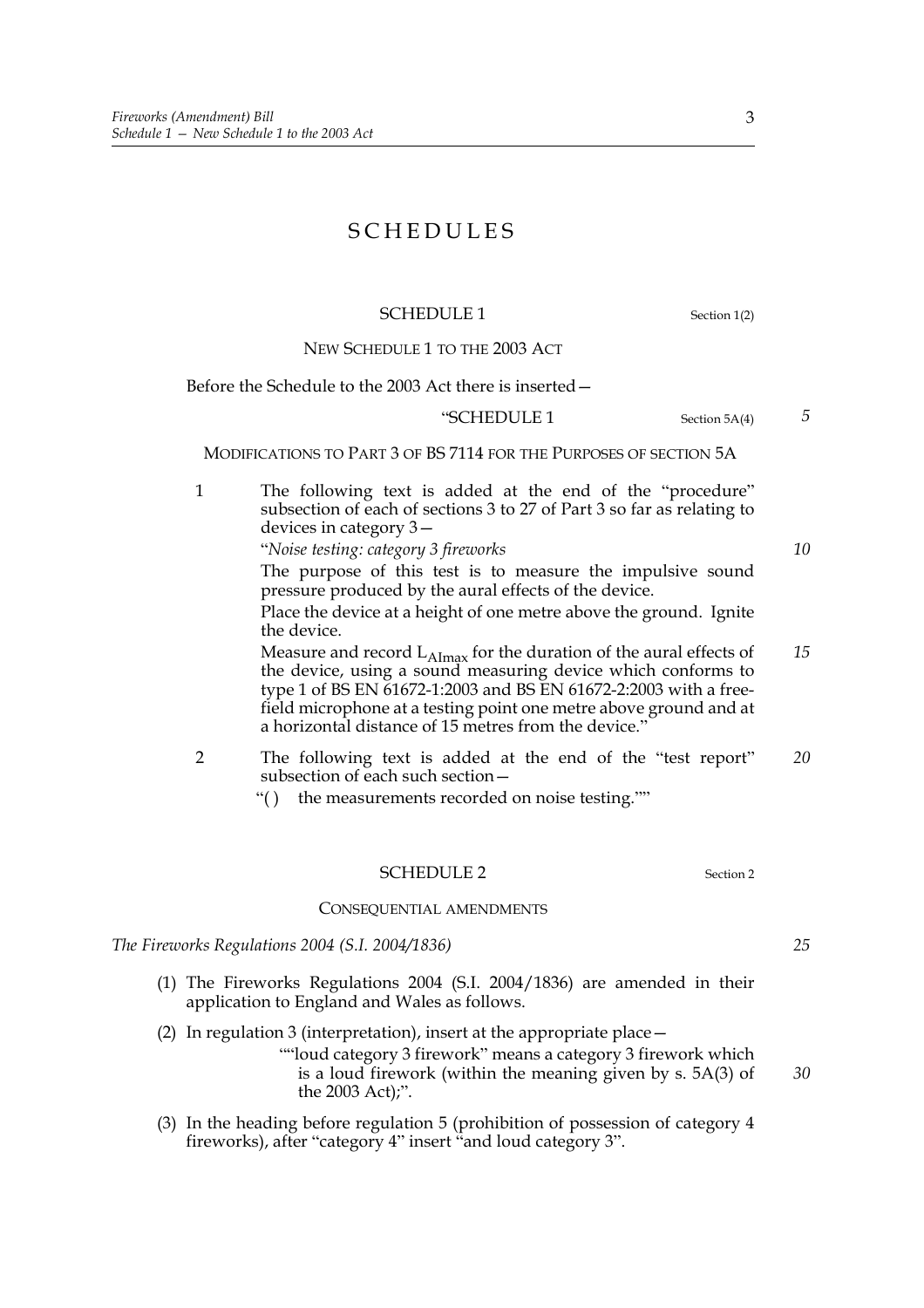- (4) In regulation 5, after "firework" insert "or loud category 3".
- (5) In paragraph (1) of regulation 7 (prohibition of use of certain fireworks at night), after "firework" insert "or a loud category 3 firework".
- (6) For regulation 8 (prohibition of supply of excessively loud category 3 fireworks), substitute—

#### "**Prohibition of supply of loud category 3 fireworks**

8. No person shall supply, or offer or agree to supply, any loud category 3 firework.".